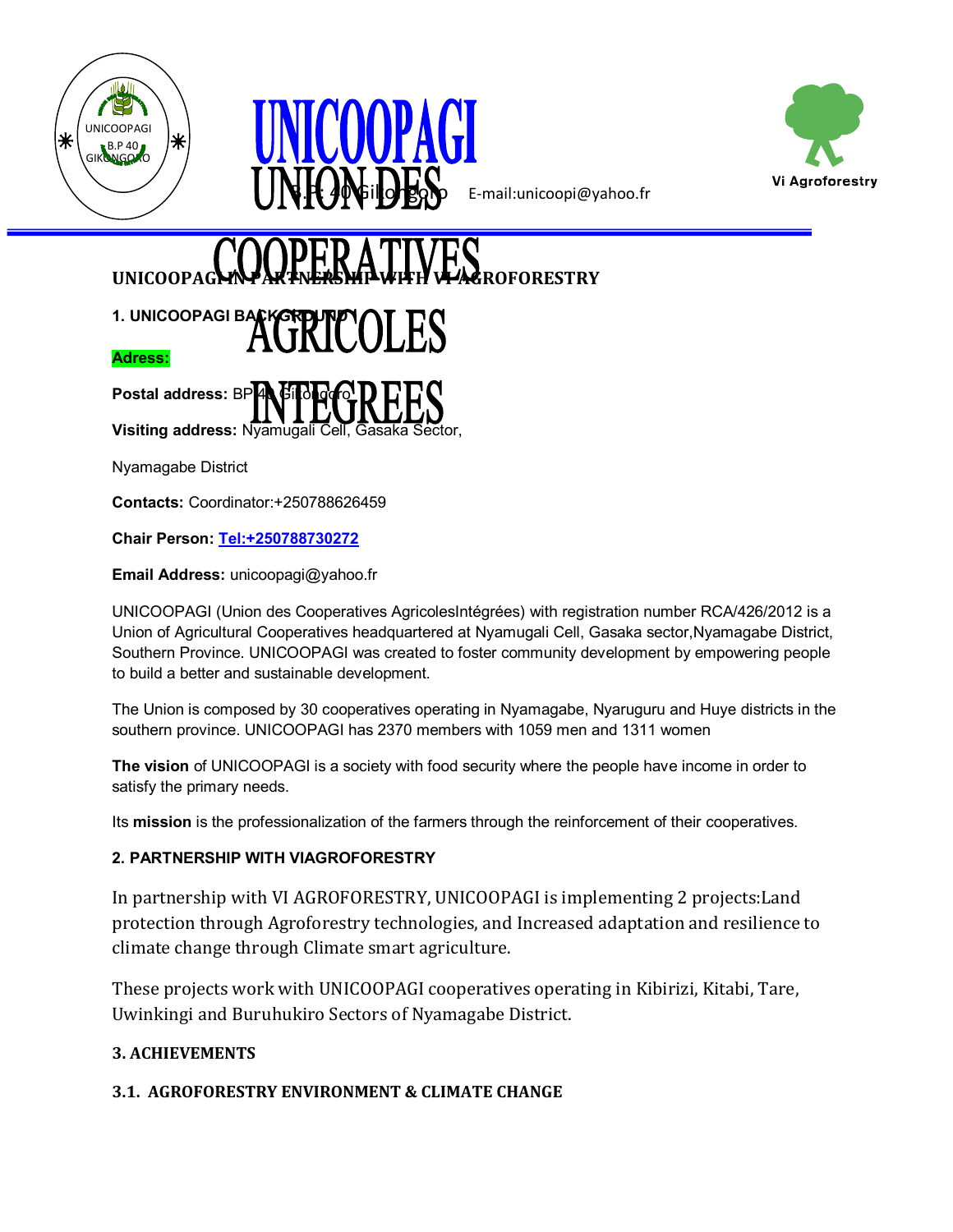## *Nursery establishment for AF seedlings production and planting*

200,000 AF seedlings produced and planted in Uwinkingi, Kitabi, Kibirizi and Tare Sectors in 2015*, produced Seedlings are Leuceana, Calliandra Alnus and Grevillea*



*AF Tree planting in Kanyampongo Village, of Munyege Cell in Uwinkingi Sector November,2015*

9 Agroforestry nurseries established to produce 450,000 seedlings( Grevillea robusta, Alnus, tree tomato, Calliandra and leuceana) in 2016:

More than 600 farmers trained on nursery establishment and management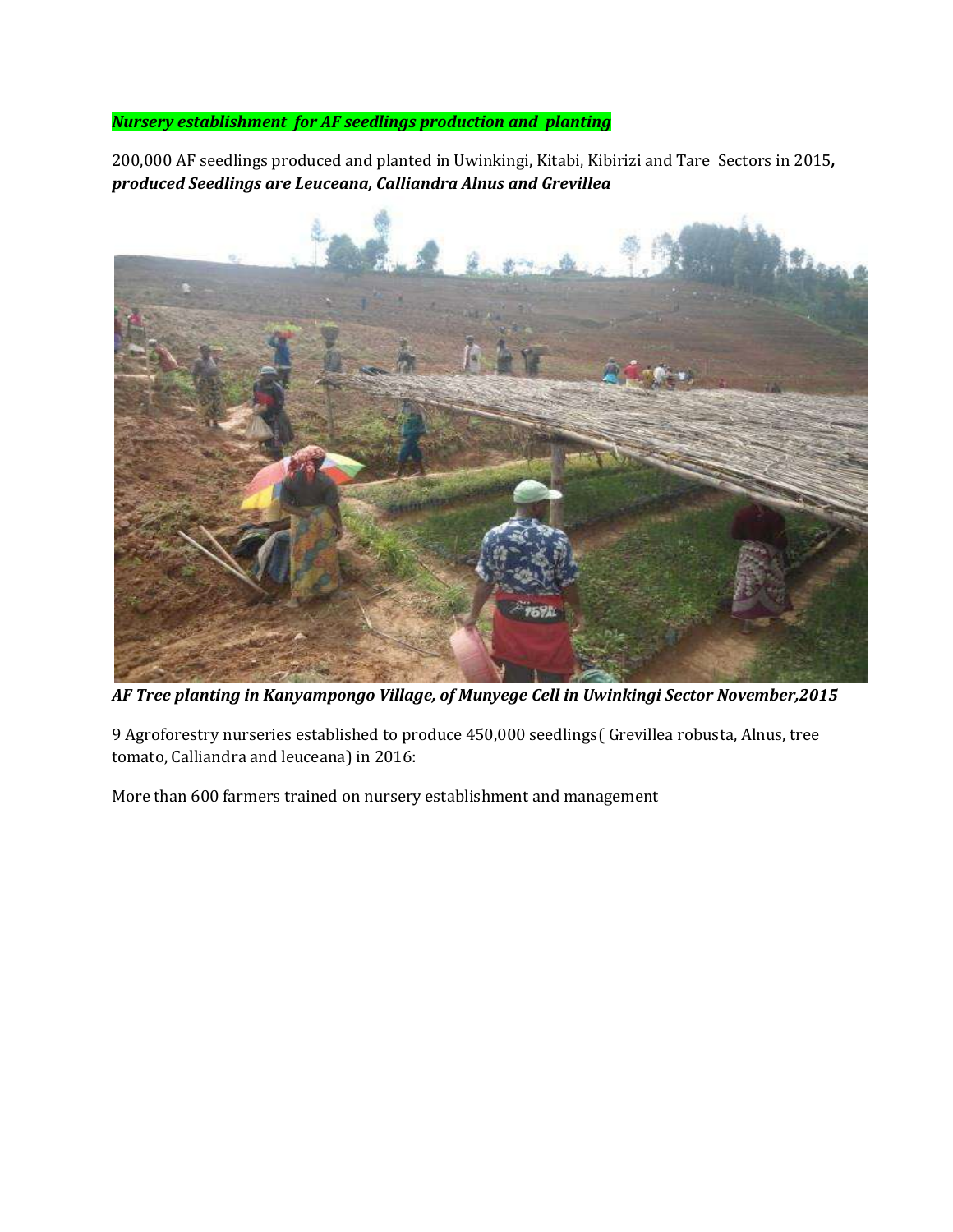

*Nursery established in karumbi Village Kibirizi Sector(July 2016)*

More than 540 farmers have been trained on Agroforestry techniques(grafting), to become resilience to climate change



*Farmers have been trained on avocado grafting*

*Grafted avocadoes in Mushishito and Nkumbure nurseries (September, 2015)*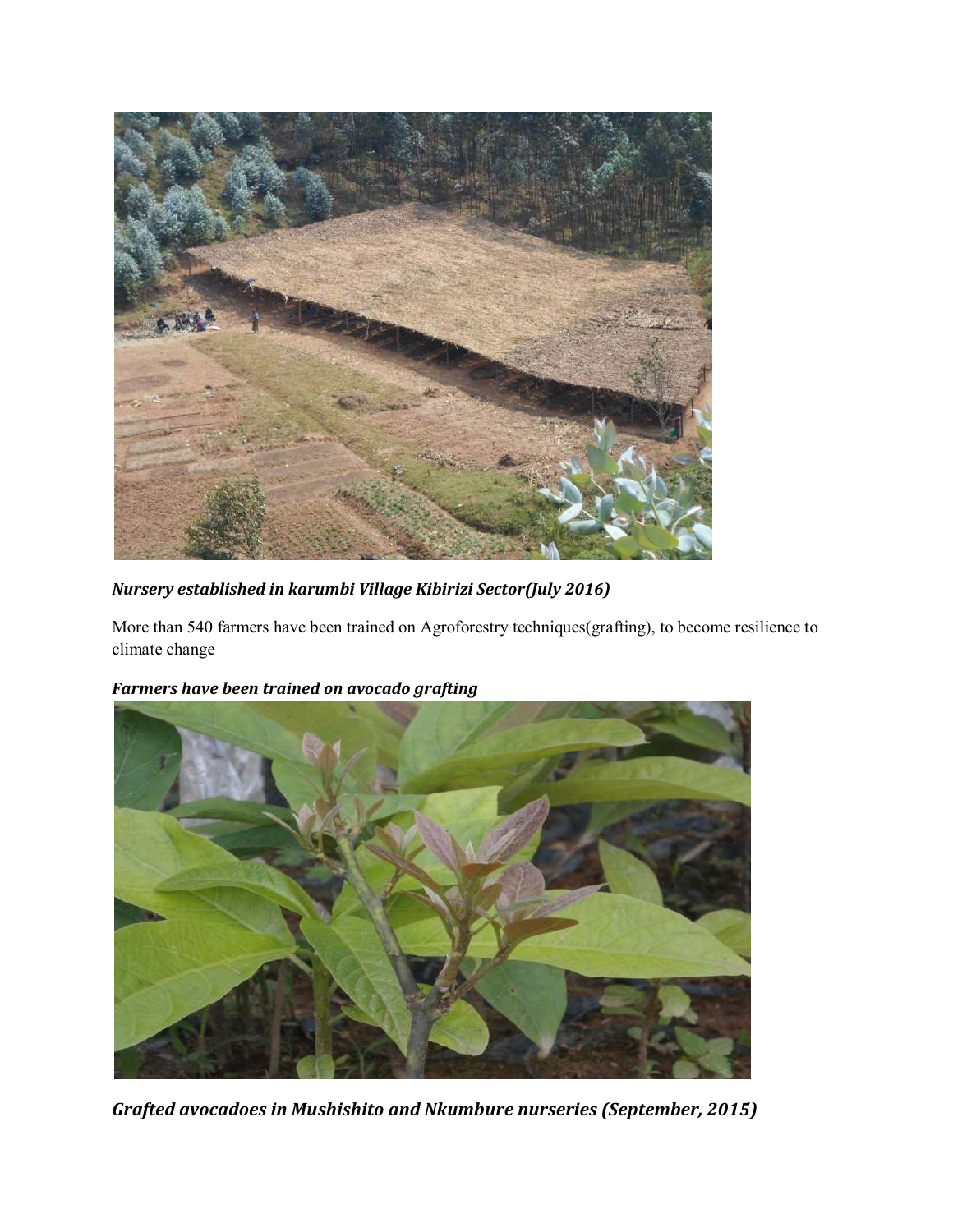#### *Training of farmers on nursery establishment and management*

#### **Land Husbandry**

The project facilitate farmers to establish demonstration on Radical Terraces construction and Anti erosion Ditches creation,

In 2015: 5ha of radical terraces constructed, and 20km of anti erosion ditches created in Kanyampongo Village Munyege Cell to serve as a demonstration site to farmers

In 2016: 5.8 ha of radical terraces created and 80km of AED created in Kimina Village, Uwinkingi Sector

The purpose is to train farmers so as to imitate from the demo sites



*Terracing & anti erosion ditches creation in Munyege Cell, Uwinkingi sector (July-September, 2016)*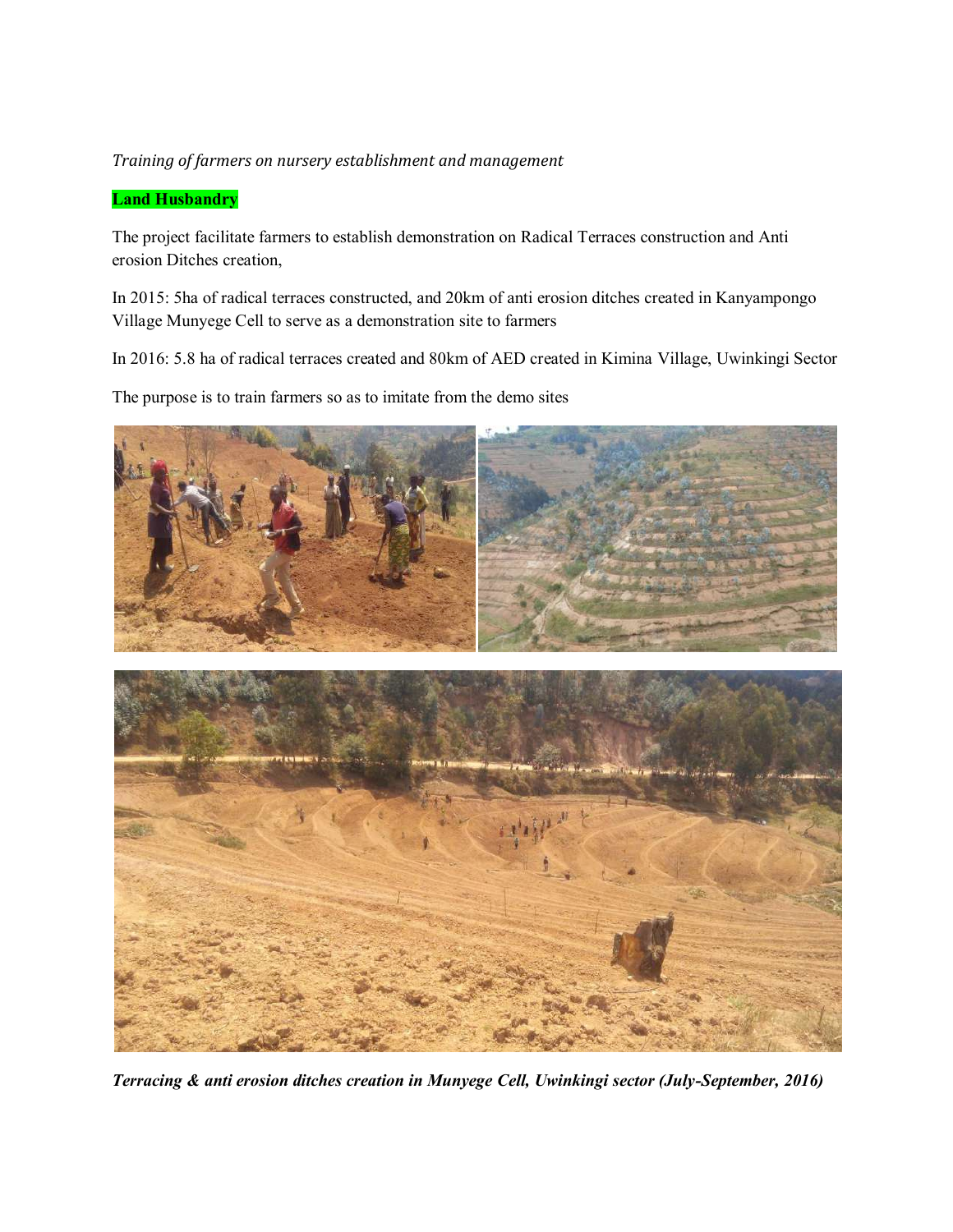#### **Compost making**

To solve the problem of soil infertility we train our farmers on improved compost making using crop residues and cowdung



#### **Water harvesting**

Training farmers and sensitization on roof water harvesting for soil erosion control and for other purposes like vegetable garden watering and domestic uses during the dry period.

This water tanks are made of local materials: timbers, brics, sheetings, sand, Cement and iron sheets. Different water harvesting structures established as demonstration in different sites(Uwinkingi, Kitabi, Tare and kibirizi)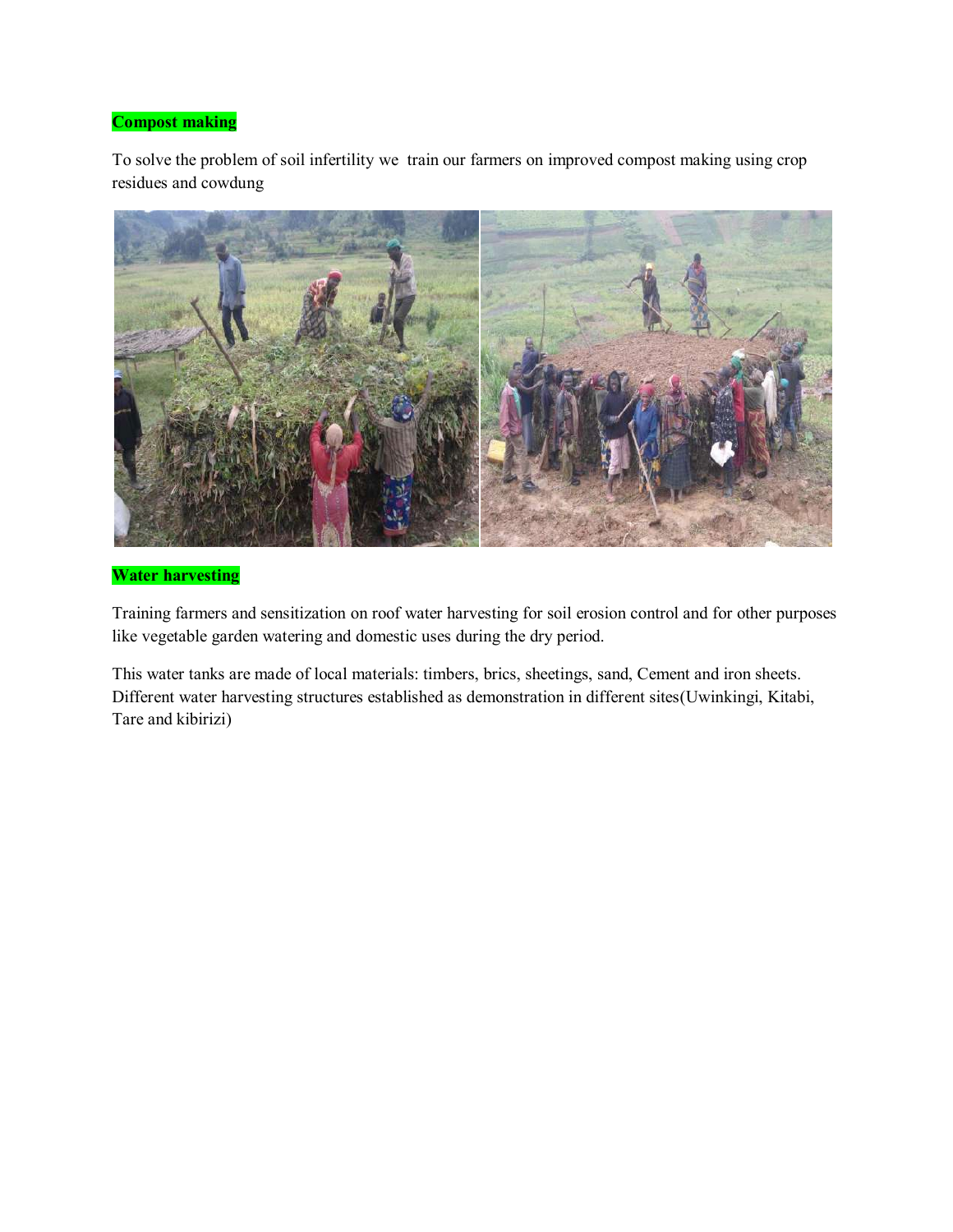

*Promotion of roof water harvesting ammong beneficiaries*

# *2.Capacity building*

Provide training on Leadership and good Governance to reinforce farmer groups and cooperatives management

# *3. Farm Enterprise Development(FED)*

**Livestock**

To improve livelihoods of farmers

100 households facilitated with livestock (pigs rearing) for the purpose of providing 2 pigglets to other households after it gives birth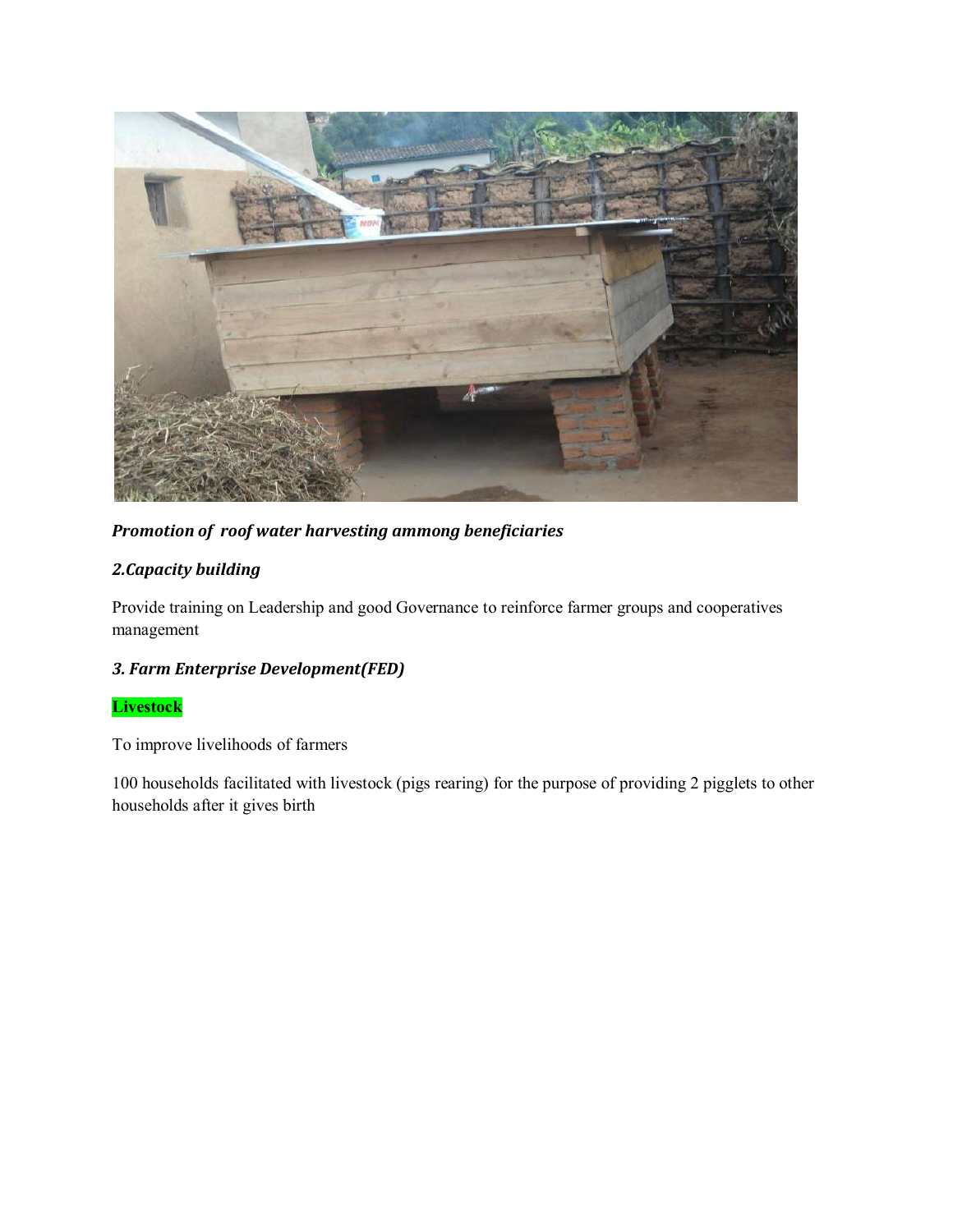

*100 hhs from COOPIMU, KOJYATA and Abogezasuka Facilitated with livestock July, 2015*



*Kwiturana Ceremony in COOPIMU cooperative (July-August 2016)*

## **Vegetable gardens**

- -Training farmers on Vegetable Kitchen gardens construction
- -Facilitate households to build kitchen gardens to improve their nutrition status